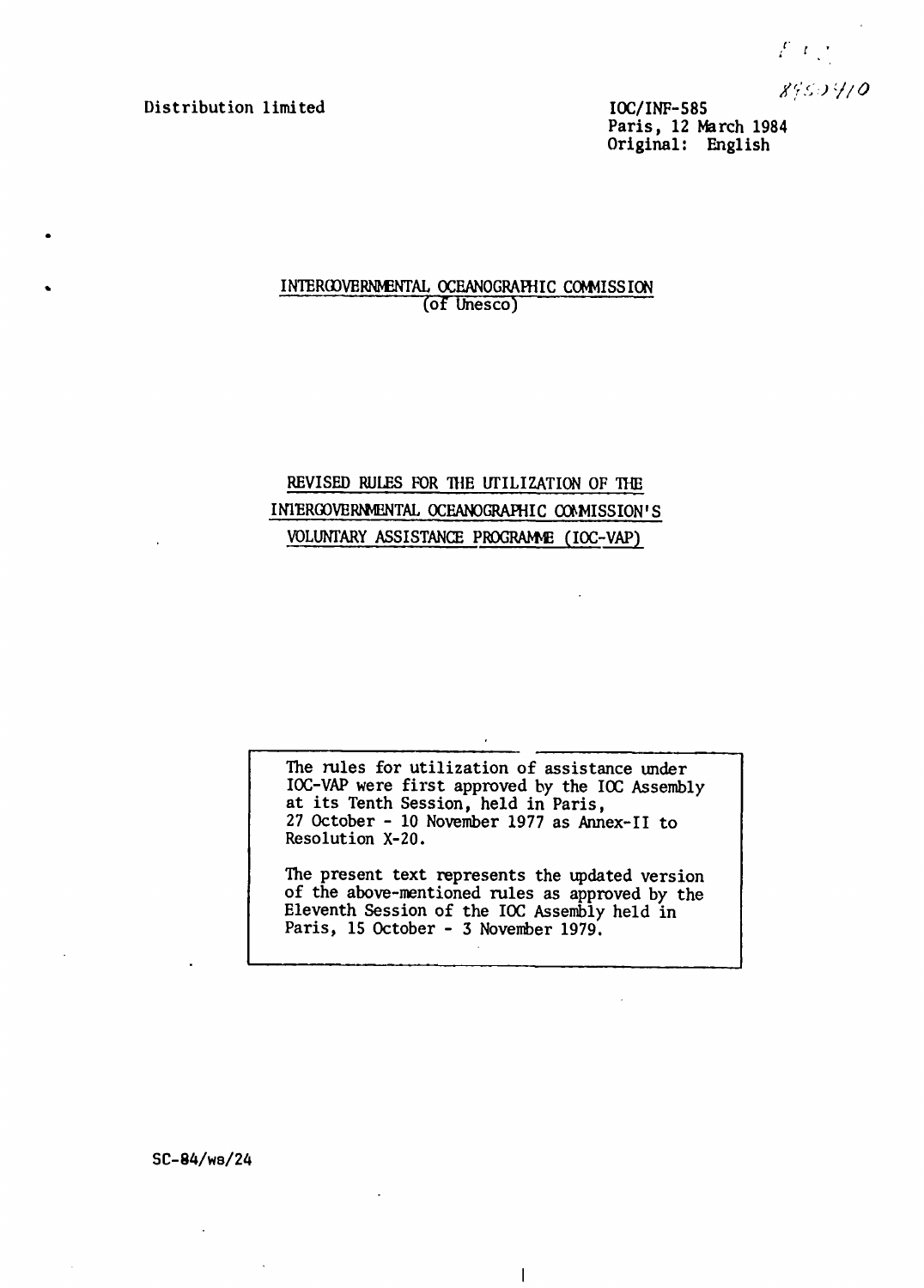## Rules for the Utilization of the Intergovernmental Oceanographic Commission's Voluntary Assistance Programme (IOC-VAP)

#### Nomenclature

- 1. 'lhe programme shall be designated the IOC Voluntary Assistance Programme (IOC-VAP). It shall consist of the following two components:
	- 1.1 The voluntary contributions to the IOC Trust Fund earmarked and accepted for the implementation of this programme;
	- 1.2 'lhe equipment and services donated by Member States under an agreement with the Intergovernmental Oceanographic Commission (IOC-VAP/ES).

### Purpose of the IOC-VAP

- 2. The IOC-VAP shall constitute an important supplementary source of support for providing assistance to strengthen the capabilities in marine sciences of Member States of IOC, especially the developing countries, and to enable them to participate fully in the programmes of the Commission as approved by the Assembly. The IOC-VAP shall be used under the co-ordination and responsibility of IOC and with the active participation of the ICSPRO agencies concerned, for the inplementation of the following:
	- 2.1 Programmes for training, education and mutual assistance, including the training and education components of ongoing IOC programmes ;
	- 2.2 The strengthening of educational and research institutions in developing countries;
	- 2.3 Any other project deemed beneficial for the development of the marine sciences and the proper usage of the marine environment.

#### Sources of Funding, Equipment and Services

3. The IOC-VAP shall be established and maintained by voluntary contributions received from Member States for the purpose of meeting officially notified requests for developing and recommending programmes for training, education and mutual assistance in the marine sciences, and services, and for any other project that the IOC and the donors deem to be beneficial for the development of the marine sciences and the proper usage of the marine environment.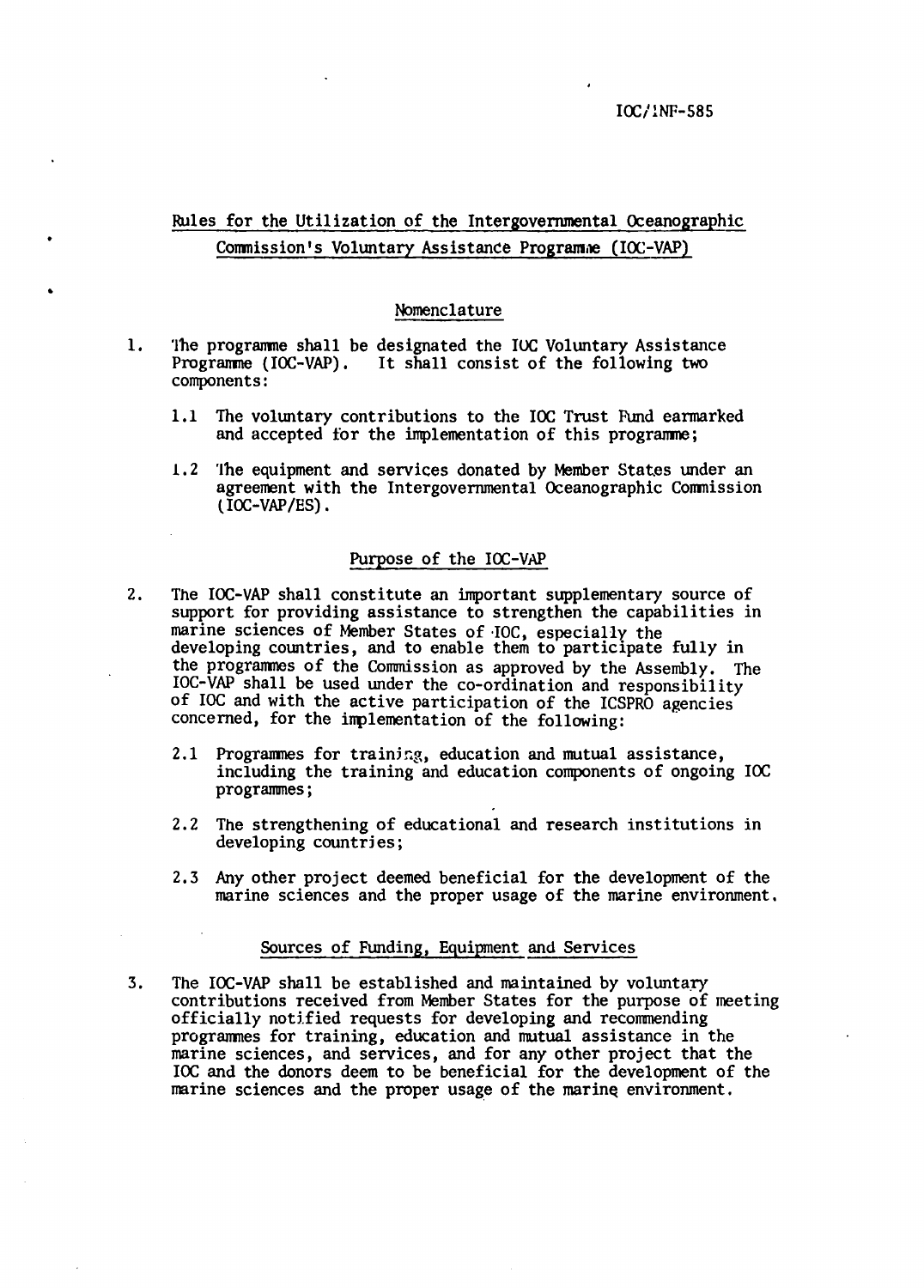> These contributions may take the form of financial payments in any currency which can be readily used for the IOC-VAP, endowments to provide a regular income for the IOC-VAP, and/or donations of equipment and services.

- 4. The assistance provided under the IOC-VAP as indicated in paragraph <sup>2</sup> above shall not replace or compete with other available sources of funds, equipment and services. The IOC-VAP is intended as a supplement to the following programmes and activities, upon which the full inplementation of the IOC programme and the marine science programmes of the Member States must for the main part necessarily depend :
	- 4.1 National marine science programmes;
	- 4.2 Bilateral or multilateral programmes of assistance in the marine sciences by:
		- 4.2.1 ICSPRO agencies;
		- 4.2.2 Non-ICSPRO agencies;
	- 4.3 Matching contributions from recipient countries (in funds or their equivalent).
- 5. In respect of financial contributions to the IOC Trust Fund, the Secretary IOC shall invite Member States to notify him as early as possible of the amount and the currency of financial contributions which they may wish to pledge for the IOC-VAP for the next calendar year, together with a preliminary indication as to the amounts and currency of financial contributions which they may intend to make available in the future.
- 6. The money in the IOC Trust Fund earmarked for specific purposes by the contributors must be used in accordance with the wishes of these contributors. The money deposited in the IOC Trust Fund, not ear-The money deposited in the IOC Trust Fund, not earmarked for specific purposes, shall be used in accordance with the aims and purposes of the Commission, of which training, education and mutual assistance, particularly in developing countries, and with special emphasis on subsequent employment of marine scientists, has the highest priority.
- 7. In the case of contributions that take the form of equipment or . services (IOC-VAP/ES), donations shall only be accepted upon the signinf of an agreement between the donor country and the Intergovernmental Oceanographic Commission which shall specify the details of the arrangements for the transfer of the equipment or the donation of the service and which shall, among other things, include <sup>a</sup> formal statement of the transfer of the title of the equipment to Unesco on behalf of IOC.
- 8. After each session of the Executive Council, the Secretary IOC shall circulate to ali Member States <sup>a</sup> list of approved projects for which equipment and/or services are needed. This list shall be based upon officially notified requests for equipment and/or services received from Member States.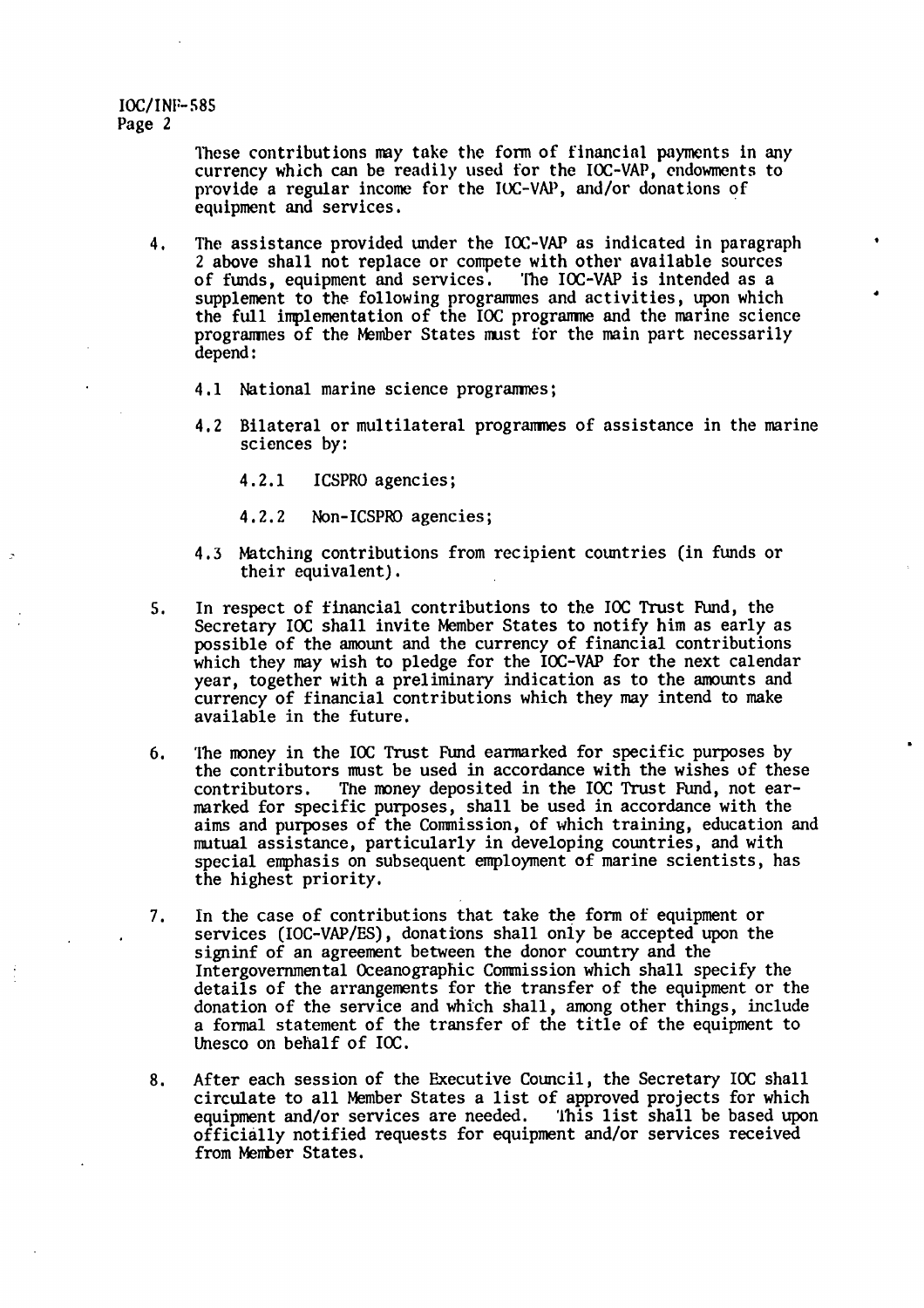## Administration of the IOC-VAP

- 9. The IOC-VAP shall be administered by the Secretary IOC in accordance with:
	- 9.1 The provision of the present rules regarding its utilization;
	- 9.2 Any supplementary directives or interpretation of these rules and regulations that may be decided upon by the Assembly or the Executive Council of the Intergovernmental Oceanographic Comnission.
- 10. Costs involved in the management of the IOC-VAP should be kept to a minimum and should be met from an appropriate item in the Regular Budget or from allocations from the IOC Trust Fund.

#### Approval for the Utilization of the IOC-VAP

11. Authority to approve the utilization of contributions for the implementation of the IOC-VAP shall be vested in the IOC Assembly. The exercise of this responsibility and the implementation of the decisions of the Assembly shall be carried out on its behalf by the IOC Executive Council. In approving each project the Executive In approving each project the Executive Council shall specify clearly the aims of the project, the manner and period of its inplementation and, in the case of projects implemented under the IOC Trust Fund, the amount and currency authorized for this purpose. The Executive Council shall, after consultation with the The Executive Council shall, after consultation with the Member States involved, have the right to amend any previously approved project prior to its completion as it considers indispensable in view of changing circumstances. Funds allocated for individual projects shall be expended by the Secretary IOC in accordance with IOC Rule of Procedure No.55. The Secretary IOC is authorized to adjust the amounts authorized under the IOC Trust Fund for the implementation of IOC-VAP projects by an amount not exceeding fifteen per cent (151) of the totals allocated.

#### Criteria for the Approval of Projects

- 12. To be considered for approval, the project must satisfy the following criteria:
	- 12.1 The Executive Council shall be satisfied that the project is both scientifically and/or pedagogically sound, and that it makes <sup>a</sup> significant contribution to the purpose of the IOC-VAP as set forth in paragraph <sup>2</sup> above;
	- 12.2 The Executive Council shall be satisfied that the project cannot be fully implemented or that there is no reasonable prospect of its being met by any other means specified in paragraph <sup>4</sup> above;
	- 12.3 The Executive Council shall be satisfied that there is a reasonable likelihood that at the completion of the project the benefits obtained will be lasting;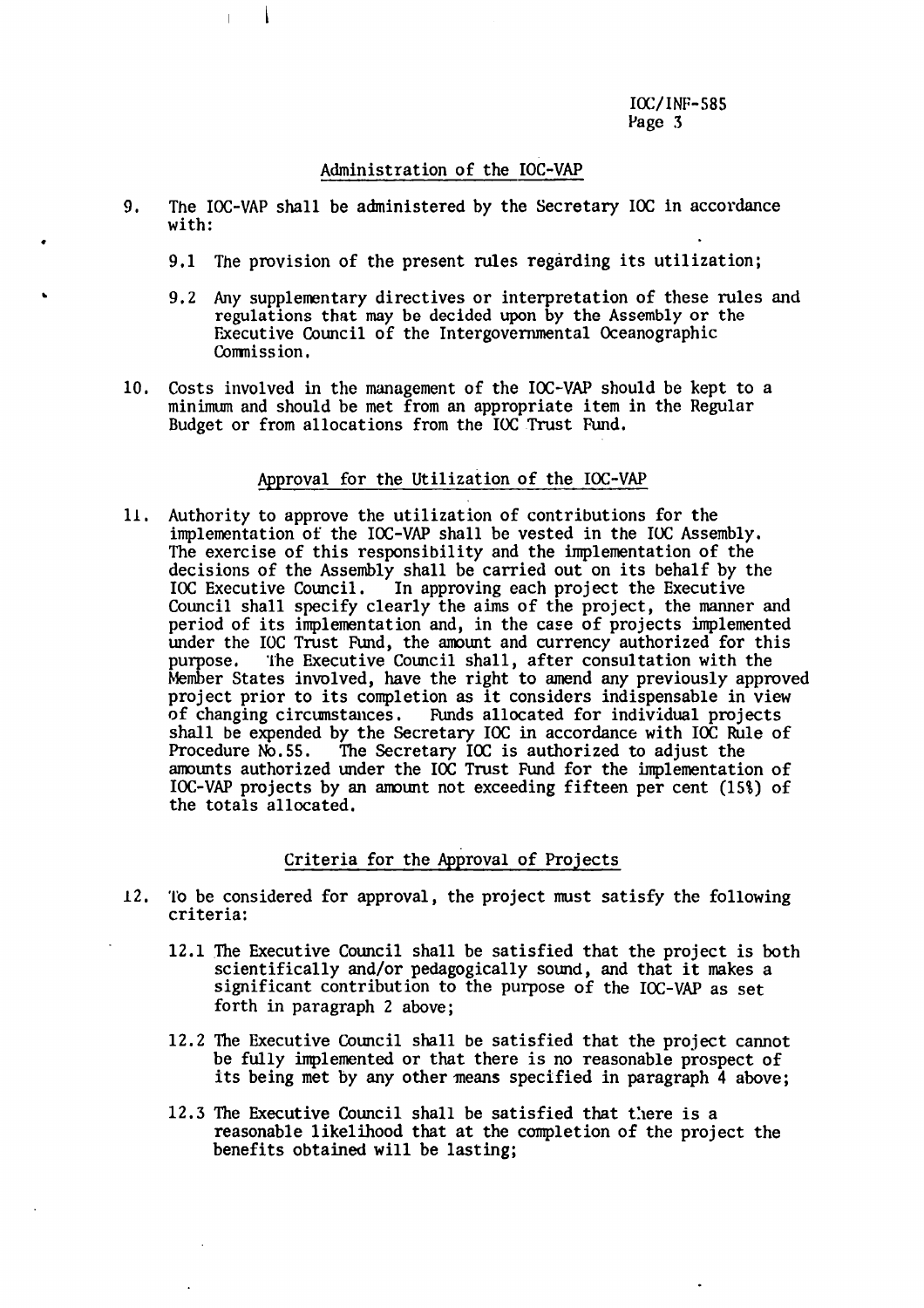- 12.4 The recipient Member State(s) shall, in ali cases, have signified express agreement to the project and to any necessary counterpart action or contribution on its (their) part;
- 12.5 In the case of long-term fellowships, the Executive Council shall be satisfied that candidates possess adequate qualifications, that they intend to return to their country of origin, and that they will remain in the field of marine sciences for a reasonable period subsequent to the completion of the training.

#### Fields of Assistance

- 13. The fields of assistance which may be covered by the IOC-VAP include ali activities compatible with the implementation of the IOC programme as approved by the Assembly especially those relating to TEMA objectives, including those activities to be carried out under the responsibility of IOC and in conjunction with the ICSPRO agencies, as well as any other fields mutually agreed upon by IOC and the donor nation. Where fields mutually agreed upon by IOC and the donor nation. appropriate IOC shall ask the advice and co-operation of the IOC advisory bodies.
- 14. The assistance agreed upon by the IOC and the donor countries may inter alia consist of any of the following or a combination thereof:
	- 14.1 Detailed inventories of basic needs and available resources on a national and regional basis, including action-oriented plans to meet the needs and utilize the resources;
	- 14.2 Long-term fellowships for advanced studies;
	- 14.3 Short-term financial support for personnel engaged in IOC activities
	- 14.4 Support of training seminars and/or workshops;
	- 14.5 Training of marine technicians;
	- 14.6 Visiting researchers and lecturers;
	- 14.7 Support of regional or national specialized centres;
	- 14.8 Strengthening of educational and research institutions from developing countries;
	- 14.9 Participation in international co-operative research programmes;
	- 14.IO Publication of instructional materials;
	- 14.11 Equipment;
	- 14.12Expert services.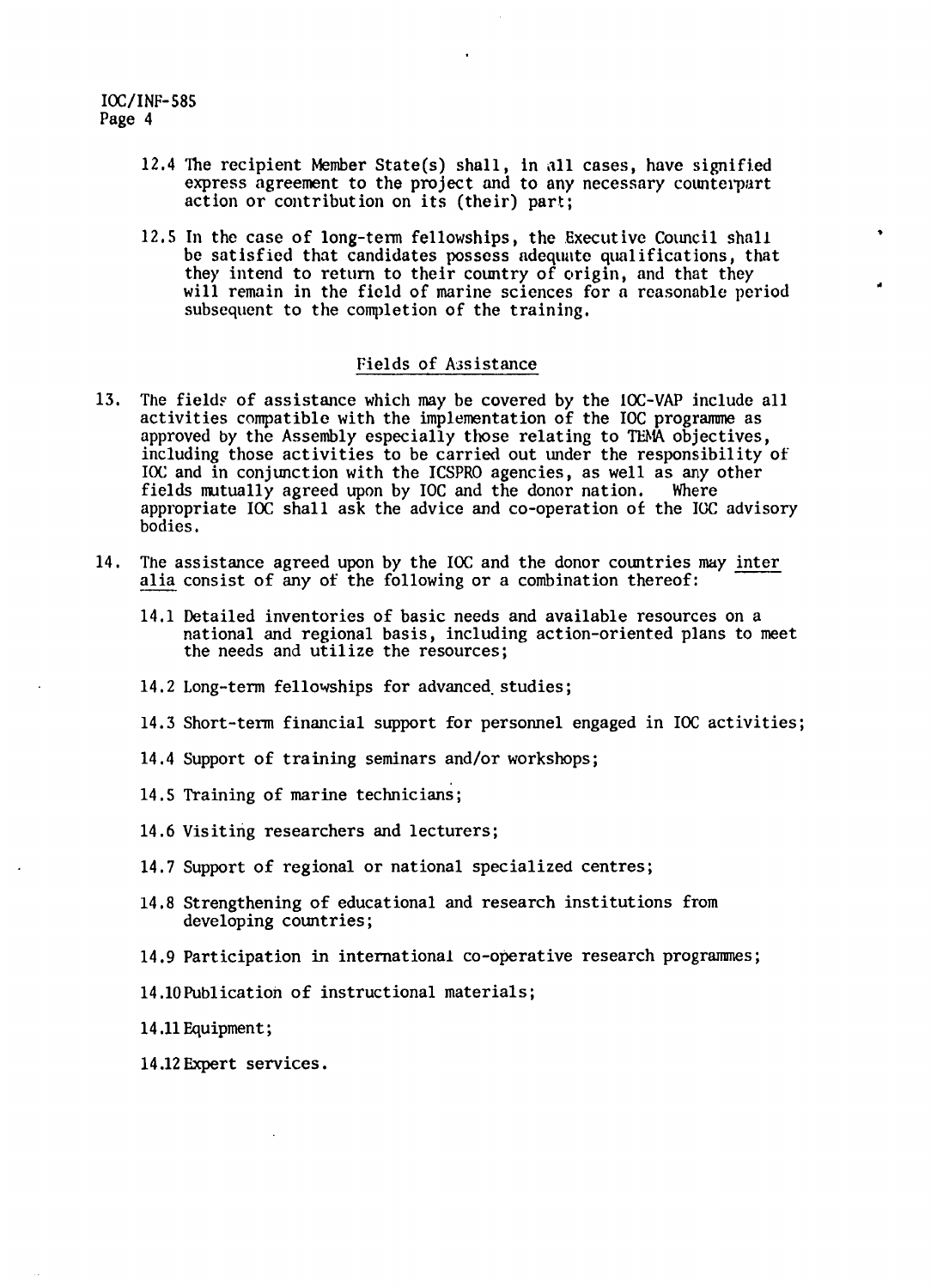$\overline{\phantom{a}}$ 

#### Approval of projects

- 15. <sup>A</sup> list of "proposed" projects will be submitted by the Secretary IOC to the Executive Council at each session which, in turn, will establish a list of "approved" projects. This list will then be circulated by the Secretary IOC with a minimum of delay to ali Member States, requesting each to notify him for which of the approved projects they are prepared to provide funding and/or the equipment related services needed.
- 16. In the light of the offers received from Member States, the Secretary IOC will submit to the Executive Council at each session full information on which of the approved projects are being or will be implemented from the offers of equipment and services made by Member States (IOC-VAP/ES) and which will require financing from the IOC Trust Fund for implementation.
- 17. When more than one offer is received from Member States for the same project, the Executive Council, in consultation with the countries concerned, shall decide which shall be accepted.
- 18. The Secretary IOC will once a year notify ali members of the IOC of the projects authorized for implementation through the IOC-VAP.
- 19. Before implementation of any approved project begins, the Secretary IOC shall negotiate appropriate agreements between the Member States concerned and Unesco on behalf of IOC. These agreements may take the concerned and Unesco on behalf of IOC.<br>form of an exchange of letters. This This clause will only apply if an agreement cannot be concluded between the donor and recipient Member States on a bilateral basis.

#### Principles of the Agreement

- 20. The following principles shall be incorporated in the agreements between IOC and the Member States donating equipment and services:
	- 20.1 Each agreement shall relate to and be concistent with a project within the IOC-VAP which has been approved by the Executive Council;
	- 20.2 The agreement shall be signed.by a person designated by the donor government on the one hand and the Secretary IOC acting on behalf of the Director-General of Unesco, on the other;
	- 20.3 The agreement shall specify in detail the equipment and services to be rendered by the donor government;
	- 20.4 The agreement shall specify clearly that the equipment in question is donated to the IOC, the transfer of title to be effective at <sup>a</sup> time and place specified;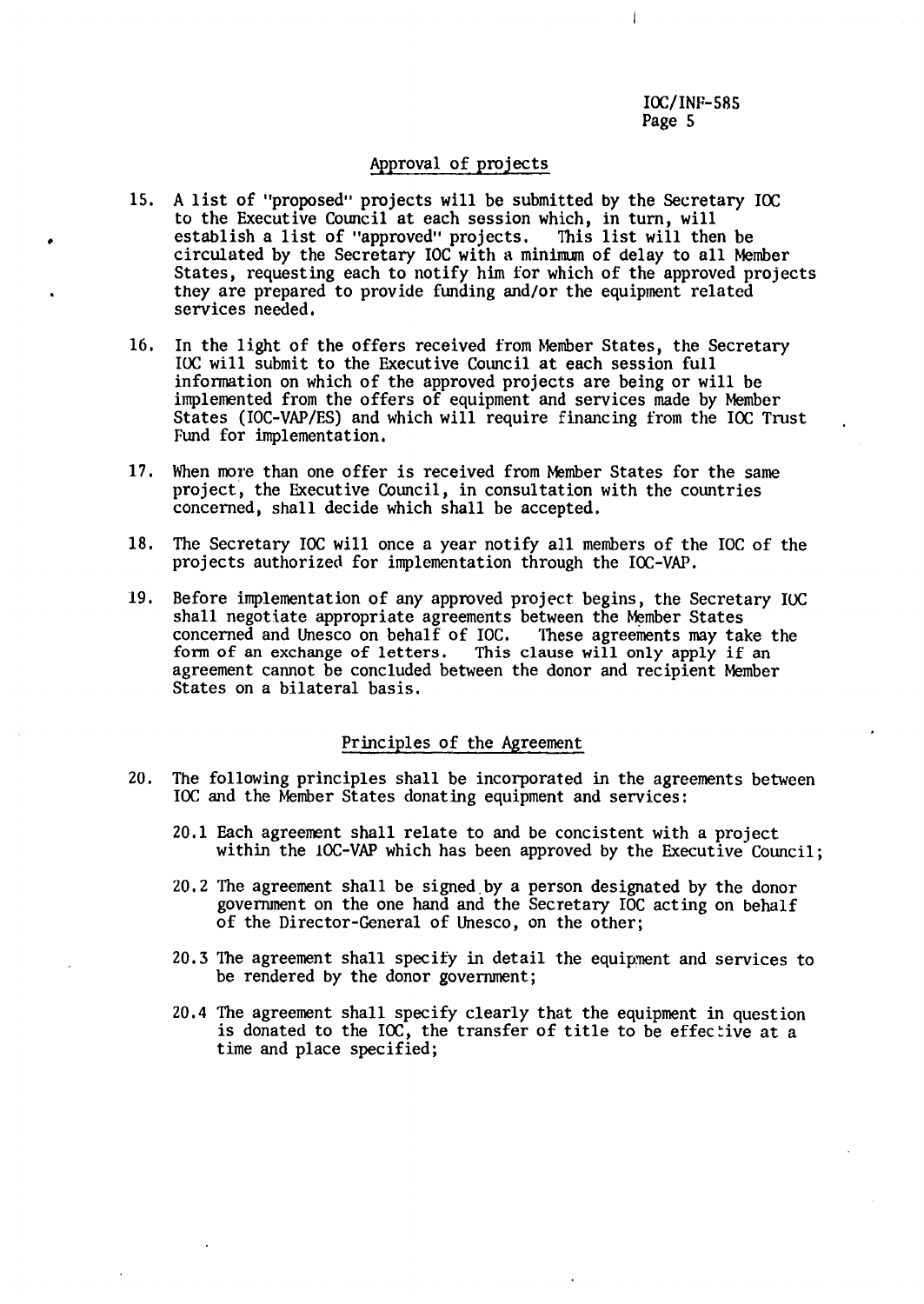- 20.5 Notwithstanding principle 20.4 above, the agreement may and shall normally include arrangements for the transportation of equipment to the recipient country. As far as possible the costs involved shall be met by the donor or the recipient country;
- 20.6 The agreement shall specify procedures for handling, installation and operation of the equipment, and for the training of personnel. Under no circumstances shall any responsibility in this regard fall upon the IOC Secretariat.
- 21. The following principles shall be incorporated in the agreements between IOC and the Member States receiving cash, equipment or services under the IOC-VAP:
	- 21.1 Each agreement shall relate to and be consistent with a project within the IOC-VAP which has been approved by the Executive Council;
	- 21.2 The agreement shall be signed by a person designated by the recipient government on the one and and the Secretary IOC, on behalf of the Director-General of Unesco, on the other;
	- 21.3 'The agreement shall specify in detail the equipment which the IOC shall make available to the recipient government and the services<br>which shall be rendered by the IOC or its authorized agent. The which shall be rendered by the  $\overline{IC}$  or its authorized agent. authorized agent may be the donor country;
	- 21.4 In the case of projects which involve a contribution in cash to a Member State the agreement shall specify the items for which the cash contribution will be used and shall lay down procedures for the financial accounts to be submitted by the receiving Member State;
	- 21.5 The agreement shall specify in detail the counterpart responsibilities accepted by the recipient government in respect of the installation and subsequent operation of the equipment;
	- 21.6 The agreement shall specify the conditions for the transfer of the title of equipment from the IOC to the recipient government;
	- 21.7 The agreement will aiso specify the report to be submitted by a Member State to the Secretary IOC during and after the termination of the projects.

#### Implementation of Projects

- 22. Upon the signing of the agreement referred to in paragraph 19, implementation of the projects shall commence with a minimum of delay. The Secretary IOC shall keep the projects under constant review and take ali possible steps to ensure that unforeseen difficulties are removed.
- 23. The Secretary IOC shall submit a report to each IOC Assembly listing the projects authorized for inplementation through the IOC-VAP, together with a progress report on each ongoing project.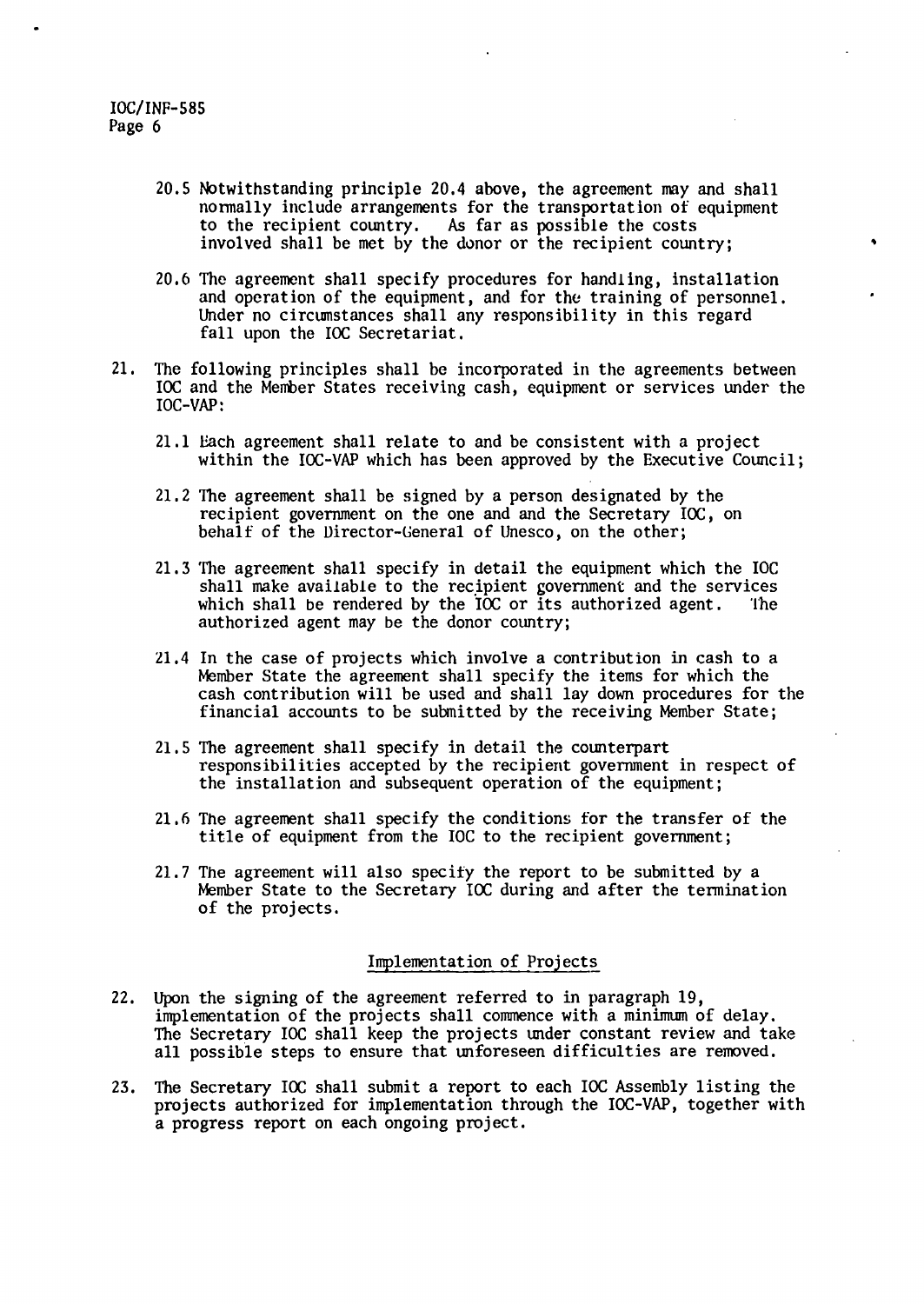## Delegation of Authority

24. The Executive Council may delegate its authority under these rules to any subsidiary group it may wish to establish for this purpose.

#### Review of these Rules

25. These rules can be amended by the Assembly to ensure an efficient management of the IOC Voluntary Assistance Programme.

## APPENDIX I

## Formulation of Projects

- A. Projects concerning long-term fellowships for advanced studies shall be based on official requests for assistance received from Member States. Each request shall be accompanied by complete Unesco fellowship nomination forms and shall specify the following details:
	- A.l Curriculum vitae of candidate; the inclusion of <sup>a</sup> list of ali previous awards received through bilateral agreements and from . international agencies during the last five years;
	- A. <sup>2</sup> Field of study requested, degree sought (if any) and proposed duration;
	- A.3 Purpose of fellowship;
	- A.4 Acceptance of candidate by the university or research centre; a list of ali universities and research centres to which <sup>a</sup> fellowship candidate has applied, together with any indications of provision of acceptance;
	- A.5 Application of fellowship to IOC and/or national marine science activities;
	- A.6 The reason why other sources of assistance cannot be expected;
	- A. 7 An estimate of the total cost of the fellowship with possible national contributions, including the duration of support and any arrangements regarding the fellow's post in his parent country during the fellowship;
	- A.8 <sup>A</sup> contractual clause specifying that the candidate intends to return to his country of origin and to remain in the field of marine sciences for a reasonable period subsequent to the completion of his training.
- B. Projects concerning short-term financial support shall be based on official requests for assistance received from Member States. Each official requests for assistance received from Member States. request shall specify the following: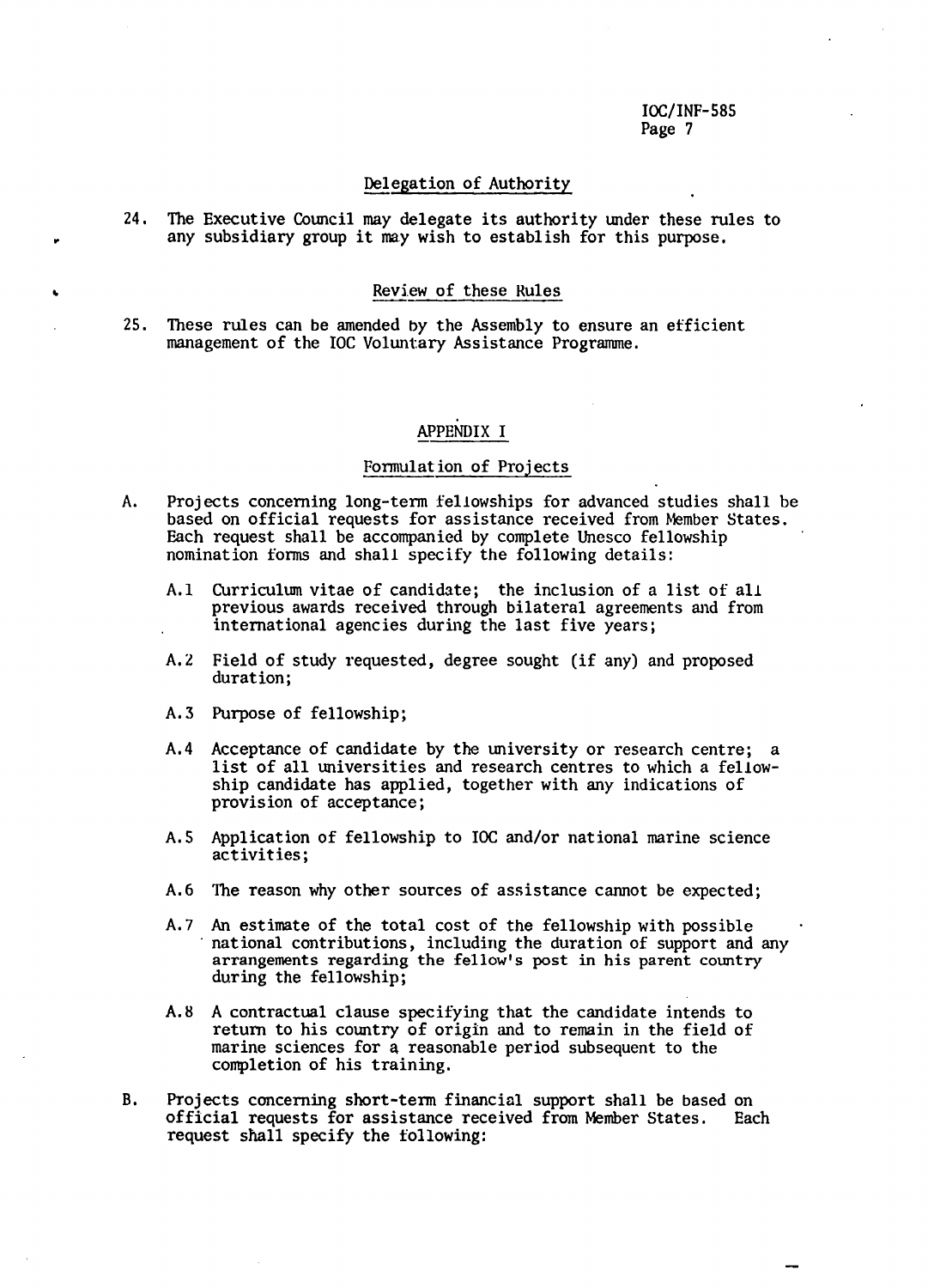- B.l Field of study requested and proposed duration;
- B.2 Purpose for which support is needed;
- B.3 Type of equipment for which training is needed, if applicable;
- B.4 Relevance of study to IOC and/or national marine science activities;
- B.5 The reason why other sources of assistance cannot be expected;
- B. 6 Any national contribution being made.
- C. Projects involving short-term training seminars and/or workshops shall be based on official requests made by Member States and endorsed by the regional association(s) or IOC subsidiary bodies concerned or the Chairman(men) on its (theirj behalf. These projects shall contain the following details:
	- C.l Scope of the project and proposed duration;
	- C.2 Purpose of the seminar and/or workshop;
	- C.3 Participating countries;
	- C.4 Relation to IOC activities;
	- C.5 Nature and scope of IOC-VAP contribution.
- D. To be qualified for assistance under the IOC-VAP, projects concerning short-term training seminars:
	- D.l Shall be limited to specific topics related to IOC programmes or marine science activities of the nations, such as maintenance, calibration and repair of instruments, new analytical techniques, etc. ;
	- D.2 Shall be practically oriented, with classroom training containing practical exercises; the venue shall therefore be a well-equipped marine science centre;
	- D.3 Shall be restricted to participants from countries with access to the type of equipment and in need of the methods and techniques for which the ttaining course has been arranged.
- E. To qualify for assistance under the IOC-VAP, projects concerning shortterm workshops shall be concerned specifically with a particular subject of importance to the IOC and within the context of its training, education and mutual assistance activities.
- F. Projects concerning the implementation of visits by professor-researchers and senior lecturers, the support of regional and national specialized centres, the strengthening of educational and research institutions in developing countries, and the participation in international co-operative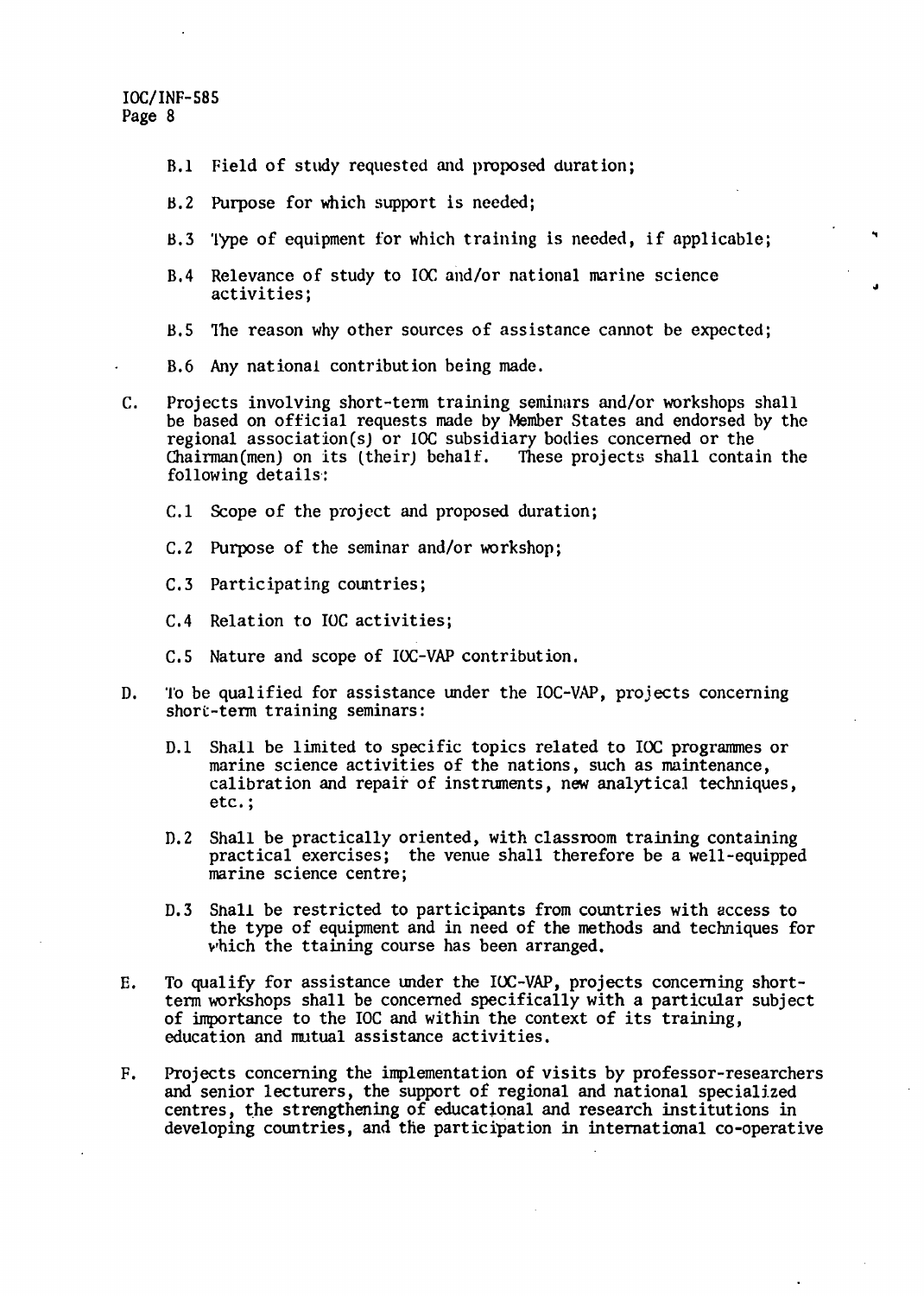research progranmes shall be based upon official requests for assistance received from Member States. Each request will specify the following details as applicable:

- F.l Purpose and description of the project;
- F.2 Curriculum vitae of proposed visiting marine scientists and heads of specialized centres;
- F.3 Resources available and type of support requested for regional or national specialized centres;
- F.4 Type of assistance requested for participation in international co-operative research progranmes;
- F.5 The reasons why other sources of assistance cannot be expected;
- F.6 An explanation of how the project fits into the overall IOC programme and particularly of its regional significance;
- F.7 The nature and scope of the national contribution to the project;
- F.8 The duration of the project.
- G. Projects concerning the realization of detailed inventories of basic needs and available resources on national and regional bases need not be preceded by official requests for assistance from Member States. They shall be integrated into a global base study to ascertain such needs and resources or to review them periodically, which shall provide the IOC Secretariat with basic guidelines for its actions regarding training, education and mutual assistance in the marine sciences.
- H. Projects concerning publication of instructional materials shall be based on official requests for assistance received from Member States. Each request will specify the following details:
	- H.l Nature of the project;
	- H.2 Curriculum vitae of the author(s);
	- H.3 Purpose of the publication;
	- H.4 Outline of the manuscript and sample chapter in the language of publication;
	- H.5 Level and extent of readership.
- I. Projects concerning equipment and services shall be based on official requests for assistance or official offers of assistance received from Member States. Each request and offer will specify the following details:
	- I.1 Purpose and description of the project;